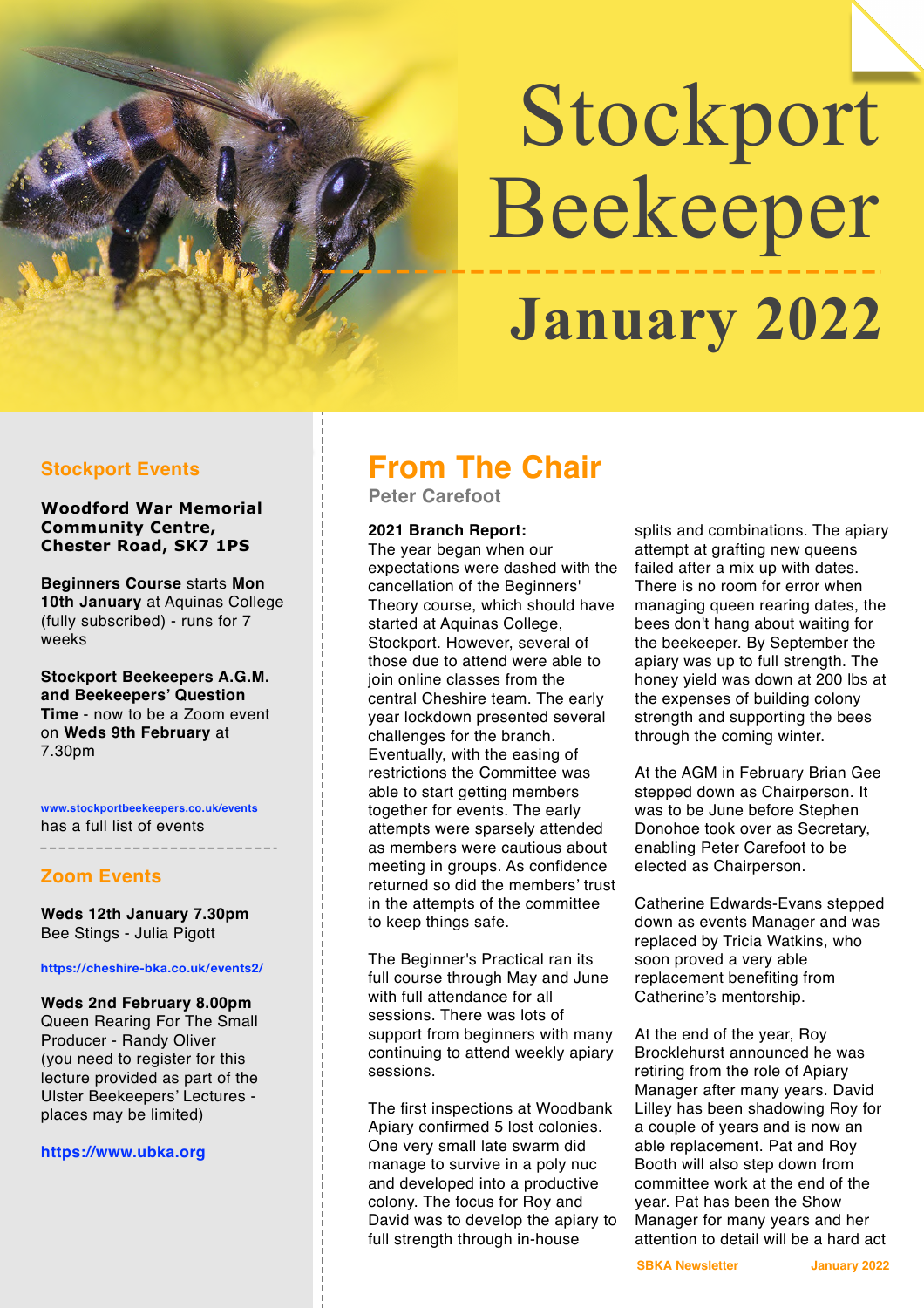

**Who's on the Committee?**

Peter Carefoot - Chair

Paul Wheeldon - Vice Chair

Roy Brocklehurst - Apiary Manager

David Lilley - Deputy Apiary Manager

Tricia Watkins - Programme and Events Manager

Pat Booth - Honey Show Manager

Colin Booth

Alan Towse - Education **Secretary** 

Brian Gee

Liz Sparkes

Alistair Taylor - Treasurer

Steve Donohoe - Secretary

## **Next Committee Meeting**

Thursday 13th January 2022 at 7.15pm **CANCELLED** Woodbank Meeting Room *(Committee members only)*



to follow.

Branch meetings stated again after lockdown with apiary meetings in June and July at Woodbank. The August meeting was at Happy Valley Honey, hosted by Paul Beardmore and his family. It was an excellent visit, with Paul demonstrating a variety of varroa treatments. Paul also presented the October meeting at Woodford, when over 40 members attended his talk on how he started commercial beekeeping.

The branch honey show was on November 13 when there were over 140 high quality entries. The final event of the year was the Hot Pot supper at Woodford. With numbers

# **A Bit Of Culture**

restricted to satisfy Covid protocols, 40 members enjoyed excellent food, a raffle and Alan Towse's fiendishly tricky quiz.

The branch finances remain strong though income was down due to Covid restrictions. The Branch has changed its banker to ensure better compliance with Charity Commission requirements for more secure controls on monetary transactions. With a full calendar of events through 2022, the committee aims to fully support the Beekeeping community with special things to attract and retail new members.

Branch membership: 252

*Peter Carefoot*

This Christmas we passed the time watching Shakespeare's History Plays in order. Having really enjoyed our talk on medieval beekeeping, this speech from Henry V. Act 1 stood out for me.

The Archbishop of Canterbury says:

*"......................the honey bees Creatures that by a rule in nature teach The act of order to a peopled kingdom. They have a king and officers of sorts; Where some, like magistrates, correct at home, Others, like merchants venture trade abroad, Others, like soldiers, armed in their stings, Make boot upon the summer's velvet buds; Which pillage they with merry march bring home To the tent royal of their emperor; Who, busied in his majesty, surveys The singing masons building roofs of gold, The civil citizens kneading up the honey, The poor mechanic porters crowding in Their heavy burdens at his narrow gate, The sad eye'd justice, with his surly hum, Delivering o'er to executors pale The lazy yawning drone......."*

*Sue O'Connor*

#### **Stockport BKA AGM and Beekeepers' Question Time**

The important business of our annual general meeting takes place on **Weds 9th February at 7.30pm** by Zoom. The link to the zoom meeting has not yet been created. It should be available on the 'events' section of the Cheshire BKA web site from about mid January.

As well as the AGM, which won't take long, there is a Q&A session - don't miss it!

#### **Membership Fees 2022**

Members should have received an email from Liz Camm entitled *Cheshire BKA online renewal invitation* (I got mine on 1st December 2021). This has a unique link for each member so that they can renew online. There is a slower way to renew using paper, but if you can renew online please do as it is better and enables you to amend details etc.

**Page 2 January 2022** If you haven't renewed, please do!